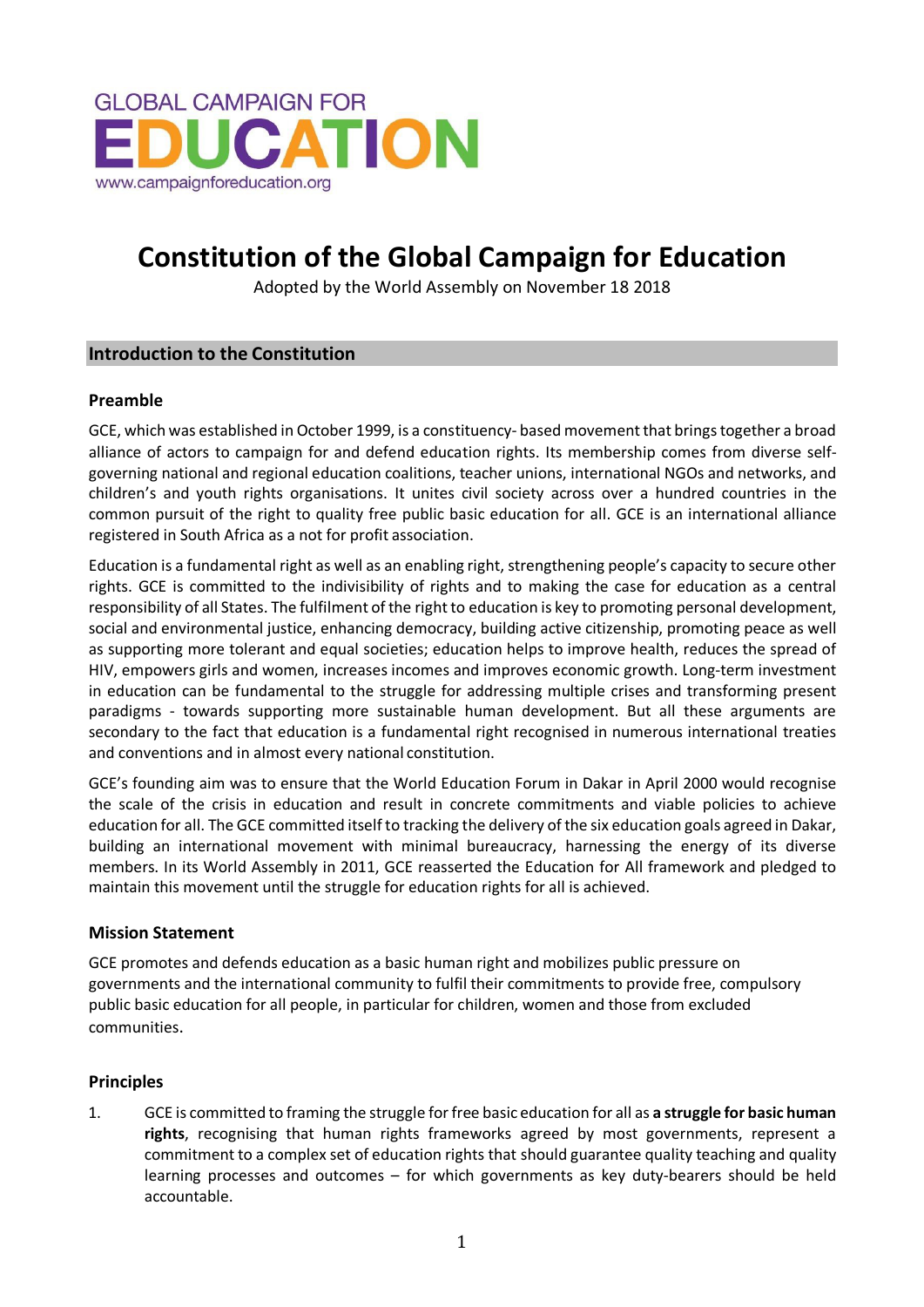- 2. GCE is committed to **challenging discrimination** wherever this is evident, arguing for equal education opportunities for all regardless of sex, race, location, ability, sexuality or any other criteria which disadvantages one group compared with another. GCE is committed also to challenging discrimination in its own practices as an alliance, in its relationships between members and in the dynamics within its secretariat.
- **3.** GCE believes that the right to **quality education depends on good quality teachers** who receive fair salaries, have access to professional development and are valued for their work**.**
- 4. GCE is committed to **supporting the right to lifelong learning**  starting from early childhood, supporting second chances to learn and adult learning at every stage of life.
- **5.** GCE places particular priority on **inclusive education that reaches the most disadvantaged groups** – particularly child labourers, children with disabilities, children affected by conflict, children of migrant workers and minority communities etc – and cutting across these, prioritising the education of girls.
- 6. GCE believes in the **democratic participation of civil society** (including teachers and their unions, as well as children and youth-led organisations) in every stage of education decision-making – from appraisal to strategic planning, from policy development to implementation, from monitoring to evaluation. Decision making at all levels of education systems from schools to district to national level needs to be transparent and accountable.
- 7. GCE believes that **transforming the financing of education** is fundamental to making sustainable progress, and that domestic financing (based on progressive macro-economic policies, tax justice and a fair allocation of 6% of GDP to education) needs to matched with progressive policies by donors (harmonising their efforts in line with Paris/Accra/Busan) and by challenges to the IMF and World Bank where these institutions undermine investment in quality public education.
- 8. GCE is committed to **secular education**  so that education processes open children's minds to different ways of seeing, understanding and believing.
- 9. GCE believes that, progress on education rights is best secured through **public provision** by governments and challenges commodification, privatisation or public private partnerships where these threaten equity in education and quality education for all.
- 10. GCE seeks to **transcend the North-South dichotomy**, recognising that there are challenges to equity and education rights everywhere. We seek to make links where possible between challenges in one country and challenges globally, building solidarity and mutual understanding between all countries

**----------------**

# **CONSTITUTION OF THE GLOBAL CAMPAIGN FOR EDUCATION**

# **Article 1: Name**

The alliance shall be called, Global Campaign for Education (GCE).

## **Article 2: Aims**

The alliance shall:

- 1. Build an international movement with a long-term commitment to promote and monitor the fulfilment of basic education rights.
- 2. Provide a common platform and meeting point for civil society organisations to coordinate their campaigning activities on education for all and education rights.
- 3. Campaign for the implementation of the actions and policies needed to ensure that every woman, man, girl and boy, can realise their right to a quality free public education.
- 4. Help to build strong national and regional campaigning on education rights, facilitating learning and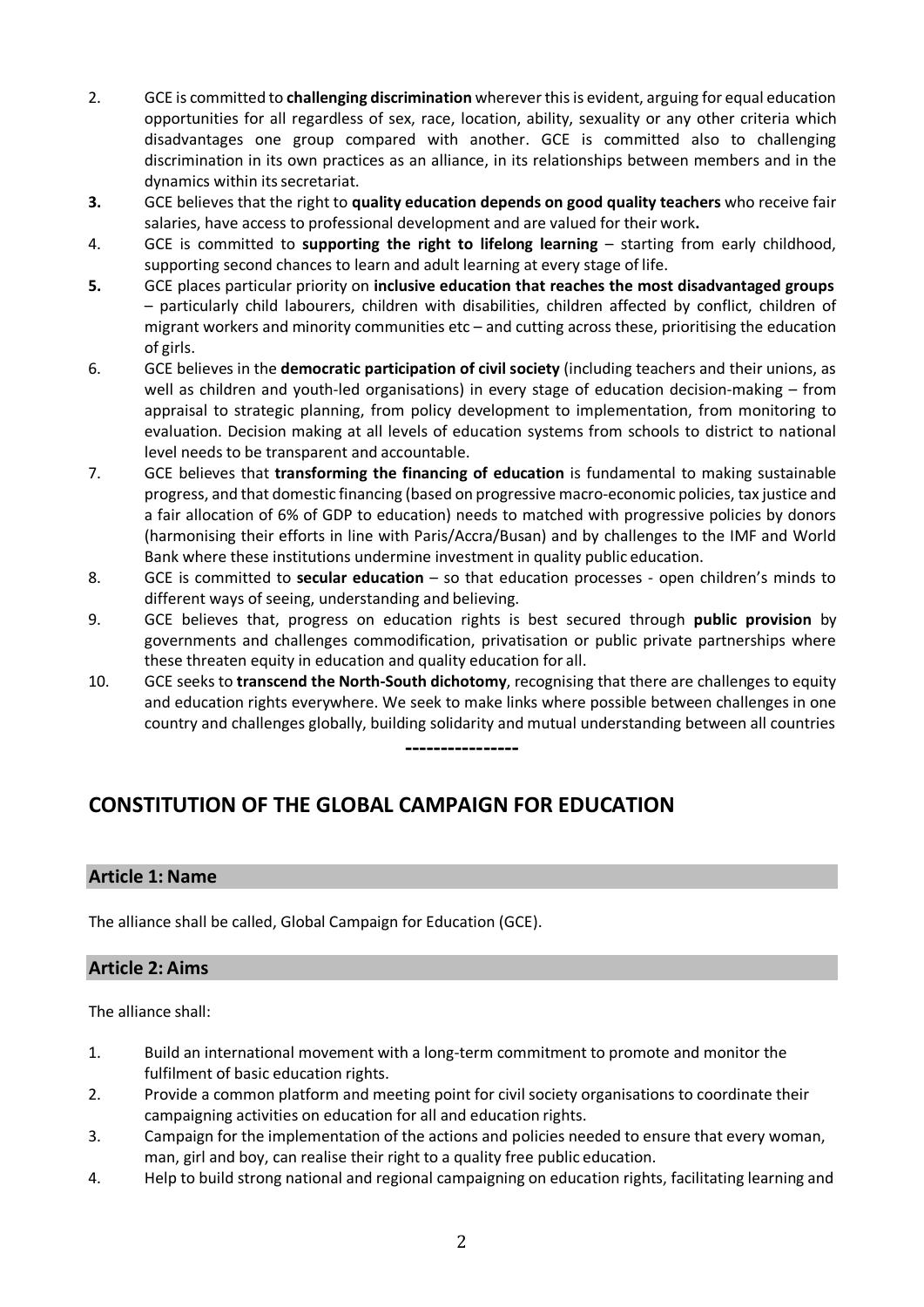exchange of experiences.

5. Cooperate with other likeminded campaigns and initiatives, both in the education sector in other sectors, where these can help to advance the struggle for education rights.

# **Article 3: Membership**

## **a) Membership**

Membership of GCE shall be open to self-governing and democratic national and regional coalitions of civil society organisations, and international networks and non-governmental organisations working for quality public education for all.

# **b) Conditions for membership**

An organisation seeking membership shall:

- 1. Subscribe to the mission and principles of GCE ;
- 2. Submit a membership application to the GCE Board for consideration andapproval.
- 3. Be an independent, self-governing civil society organization, coalition or network, developing its own by-laws and procedures.
- 4. Work at the national, regional and/or international level in the field of education (education, research, lobbying and/or advocacy)
- 5. Contribute to the achievement of GCE aims through co-ordinated actions andactivities
- 6. Pay annual membership fees based on a graduated scale approved by the Board according to the categories fixed below under article 11.

## **c) Rejection of application for membership**

- 1. If an application for membership is rejected by the GCE Board, an appeal may be made by the applicant to the World Assembly;
- 2. In rejecting an application the Board shall state the reasons for rejection and the Secretariat shall inform the applicant in writing of the reasons for non-admission;
- 3. The decision of the World Assembly shall be final.
- 4. If the World Assembly is more than 12 months away then an interim appeal can be heard by a separate body established in accordance with the by-laws.

## **d) Membership and Outreach Committee**

The Board shall establish a membership and outreach Committee charged with considering membership applications and related issues. This committee will make recommendations to the Board based on the existing protocol on membership as stipulated in the by-laws.

# **Article 4: Rights and Obligations ofmembers**

## **a) Member organisations shall have the right to:**

- 1. Participate in the activities of the organisation and in the World Assembly;
- 2. Use the GCE Logo with the approval of the Secretariat as defined in the by-laws;
- 3. Receive regular information on international discussions and consultations related to EFA and global education frameworks, including the implementation of the Post-2015 frameworks adopted by the UN and its agencies and other intergovernmental organisations. National coalitions and regional networks shall be assisted in seeking adequate representation on bodies established for the provision and maintenance of quality education for all.
- 4. Subject to budget allocations receive campaign materials for special events, and other GCE publications;
- 5. Seek to have its nominees elected to the governing structures of the organisation.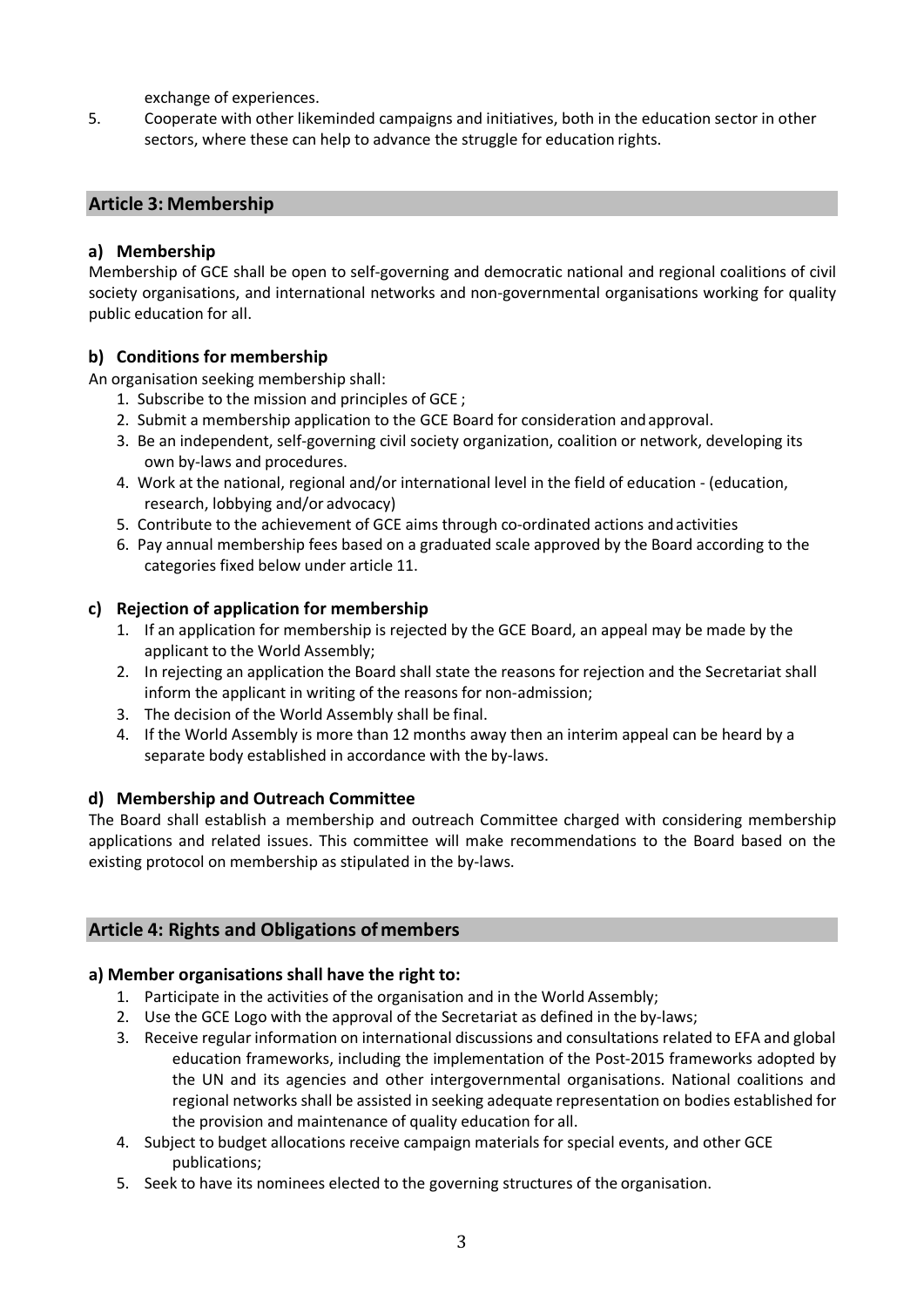## **b) Member organisations shall:**

- 1. Mobilise and advocate for the right to education;
- 2. Submit on regular basis reports on advocacy work undertaken and share other relevant information;
- 3. Pay annual membership fees;
- 4. Monitor and influence the implementation of EFA frameworks and the education agenda at national and/or regional and/or international levels and ensure transparency and accountability.

## **Article 5: Suspension and Termination of Membership**

- a) The Governing Body of a member of GCE may lodge a complaint against another on the grounds of violation or non-compliance with the GCE constitution. The Board may also initiate a complaint against a member of GCE for non compliance or violation of the GCE constitution;
- b) Such complaints shall be referred, to a special committee of not more than three members, as defined in the by-laws, which shall enquire into the charges and conduct a due hearing before presenting its findings to the GCE Board;
- c) The organisation whose membership status is under review by the special committee shall be given due notice, a copy of the charges, the right to respond to the charges and a copy of the finding of the committee; such organisation shall have the right to defend itself at the World Assembly;
- d) A two thirds majority of the membership of the Board present and voting shall be required for the Board to exclude an organisation from membership;
- e) The member organisation concerned shall be informed of the decision of the Board and of the reasons justifying that decision; an appeal can be lodged as outlined in the by-laws.
- f) An organisation which is more than 24 calendar months in arrears of the payment of the membership fees without the approval of the Board shall be excluded from membership;
- g) An organisation may also withdraw from membership in GCE but shall give notice of such intent six months in advance;
- h) Only notifications of withdrawal duly authorised by the members of the governing body of an organisation shall be accepted by the GCE board.

# **Article 6: Associates**

The GCE Board may also admit into a special category of Associates, organisations which do not meet fully the membership criteria set out in article 3 above, under the conditions stipulated in the by-laws.

## **Article 7: Governance of GCE**

The GCE shall be governed by the following Governing Bodies**:**

- World Assembly of its members
- GCE Board
- The Secretariat as delegated by the World Assembly and GCE Board

## **Article 8: World Assembly**

The World Assembly of GCE shall be the Supreme governing authority of the GCE.

#### **a) Membership of the World Assembly shall be:**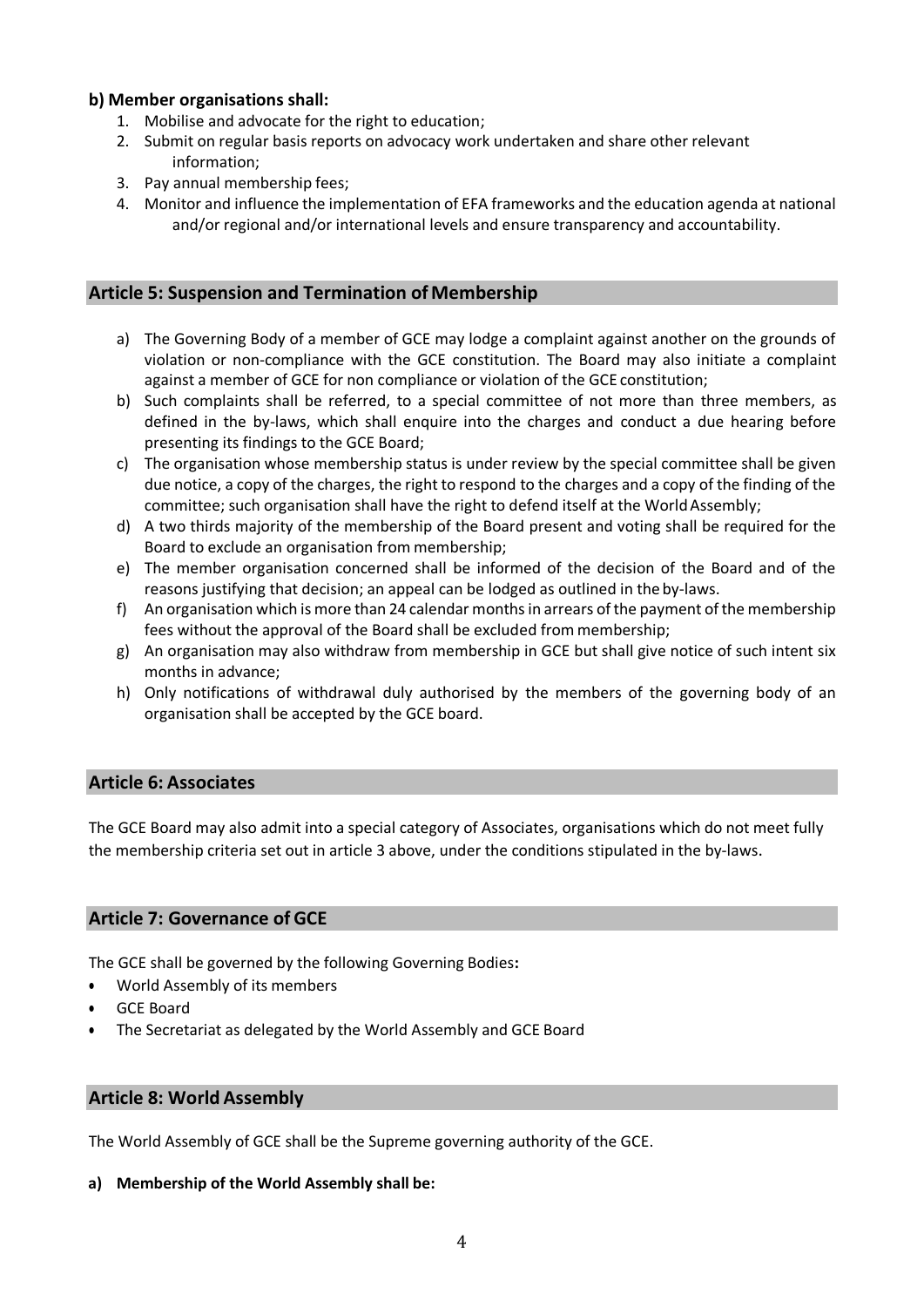- 1. Members of the GCE Board
- 2. Delegates from National coalitions and Regional networks
- 3. Delegates from International Organisations
- 4. Members of the Secretariat in a nonvoting capacity
- 5. Representatives of Associates in a nonvoting capacity

#### **b) Entitlement to delegates and observers**

- 1. Each fully paid member organisation shall be entitled to send up to 10 delegates (the first one will be supported if necessary).
- 2. Subject to the approval of the Board, member organisations may appoint Observers to the Assembly. Observers will not have any entitlement to vote at the World Assembly, or to speak without the express permission of the Assembly
- 3. The Board may also invite representatives of non-member organisations to participate as observers in their meetings and the Assembly.

#### **c) Powers of the World Assembly**

The World Assembly shall:

- 1. Adopt the rules of procedure and agenda.
- 2. Adopt the activity report of the GCE Board
- 3. Determine the policies, principles of action and programme of the GCE
- 4. Elect the GCE Board, as defined in article 9 and in the by-laws
- 5. Consider the latest audited Financial Report
- 6. Adopt general budget
- 7. Have the authority to amend the Constitution by two-thirds majority when the total votes cast amount to at least 50% of member organisations.
- 8. Take final decisions concerning appeals against a refusal to admit an organisation into membership or the removal of a member organisation from membership ofGCE.

#### **d) Meetings of the World Assembly**

- 1. The World Assembly shall meet in Ordinary Session at least once in every four years.
- 2. Notice of the World Assembly shall be provided in writing to all members nine months prior to the World Assembly.
- 3. The venue, date and provisional agenda of the World Assembly shall be determined by the Board.
- 4. An extra-ordinary World Assembly may be convened on the authority of the Board or shall be convened at the written request by paid up member organisations that total at least 50% of GCE members. This can be a physical meeting or virtual meeting as defined in the By-laws.
- 5. A fully paid up member organisation (national coalition, or international network) shall be entitled to one vote, as defined in the by-laws.

## **Article 9: The GCE Board**

The Board, the political organ of the Campaign, shall direct the affairs and activities of the GCE between World Assemblies in conformity with the resolutions and decisions of the latter.

#### **a) Composition**

The Board shall have a membership of not more than fifteen elected from the membership of member organisations asfollows:

- Teaching Profession: 2 seats
- International networks/alliances working on child labour/child rights/youth rights and international Alliances/ Organisations: 2 seats
- International and regional youth-led organisations: 1 seat
- National Coalitions or Regional Networks in Asia, Africa, Europe and North America, Latin America and the Middle East: 2 seats in total for each Continent/region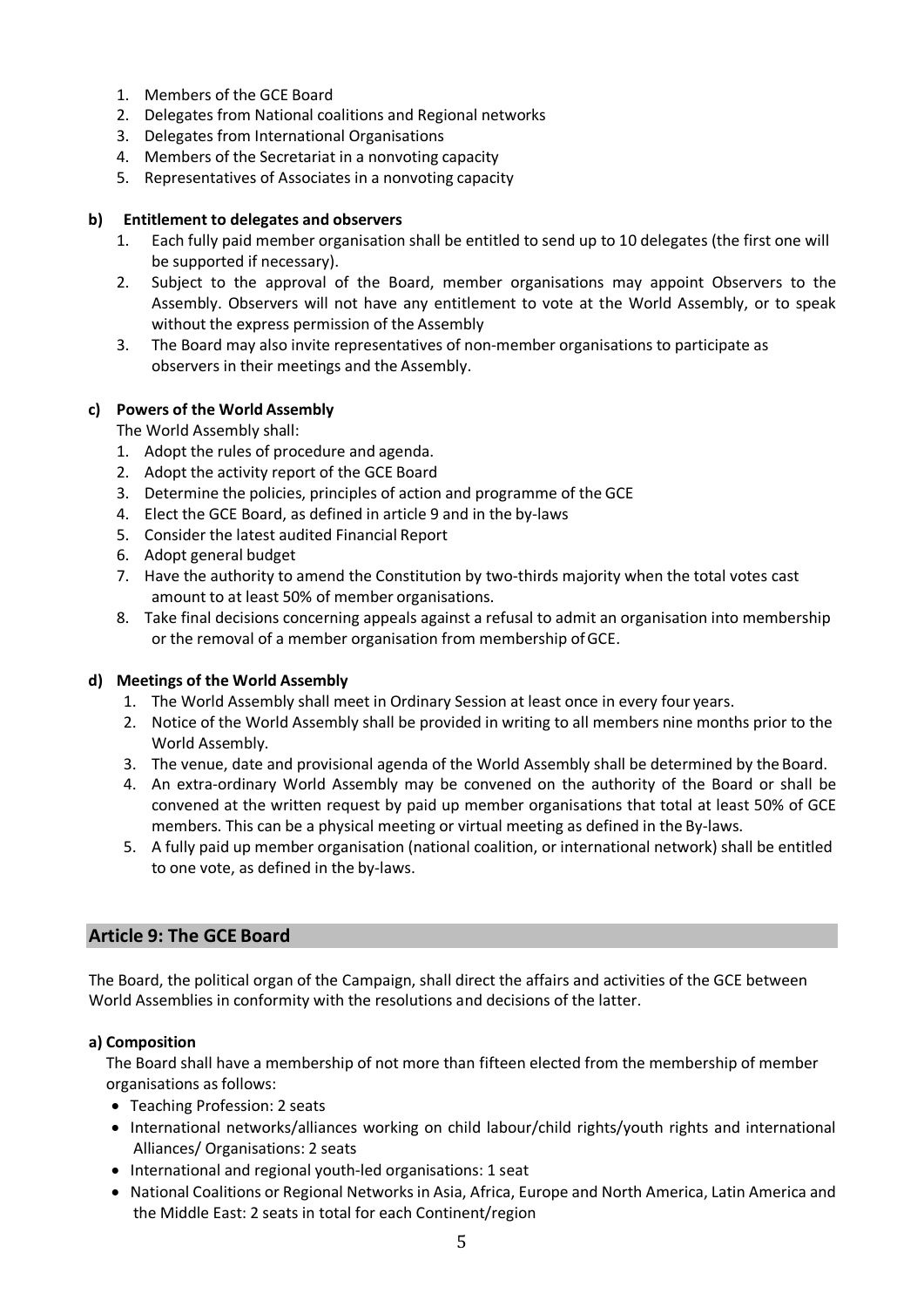- Each constituency shall be responsible for choosing its representatives as outlined in the by-laws. They shall be confirmed by the World Assembly.
- Members of the Board shall be elected for a term of up to four years and may seek re-election. The term of office of each member of the Board shall expire at the end of each ordinary session of the World Assembly.
- All GCE Member Organisations, except the teaching profession and representative regional networks, shall only be eligible to serve a maximum of two consecutive terms on the GCE Board. This applies to terms beginning on or after 2011.
- For the teaching profession and representative regional networks, the individuals nominated to serve on the GCE Board shall only be eligible to serve a maximum of two consecutive terms. This applies to terms beginning on or after 2011.
- Vacancies occurring in the membership of the Board shall be filled by the constituency concerned. A member so elected/nominated shall serve for the remaining term of the person he/she is replacing as provided for in the by-laws.
- From 2011 onwards, GCE Officers positions can only be held by the same person for a maximum of two consecutive terms.

## **b) Meetings and responsibilities of the GCE Board**

- 1. The GCE Board shall meet at least twice a year.
- 2. The GCE Board shall:
	- Initiate policies and actions in accordance with the resolutions and decisions of the World Assembly and with the aims and principles of GCE.
	- Draft the agenda of the World Assembly
	- Review implementation of the resolutions and decisions of the WorldAssembly
	- Review and approve financial statements, establish annual budgets, and submit a general budget to the World Assembly
	- Appoint the auditors
	- Overall responsibility for internal governance of the GCE
	- Consider applications for membership in accordance with the constitution and by-laws.
	- Consider suspension or exclusion of member organisations in accordance with constitution and by-laws
	- Oversee all programmes and activities of GCE ensuring appropriate accountability mechanisms are in place
	- Ensure good communication and GCE engagement amongst its members
	- Determine the salaries and conditions of service of the staff of the secretariat
	- Submit to the World Assembly a report on its decisions and activities
	- Interpret the constitution in the absence of the World Assembly
	- Have the authority to co-opt any member of an affiliated organisation for any particular meeting but such a co-opted member shall have no voting rights
	- Support the President and Chair in their roles

## **c) Chair of the Board**

The Board shall elect a Chair from the Board membership. She/he shall have leadership qualities in the field of education and advocacy.

She/he shall be elected by the Board during the GCE World Assembly for a term of up to four years She/he is accountable to the GCE Board.

Her/his responsibilities include:

- Overall responsibility for the Board's functioning
- Responsibility for overseeing the financial arrangements of the GCE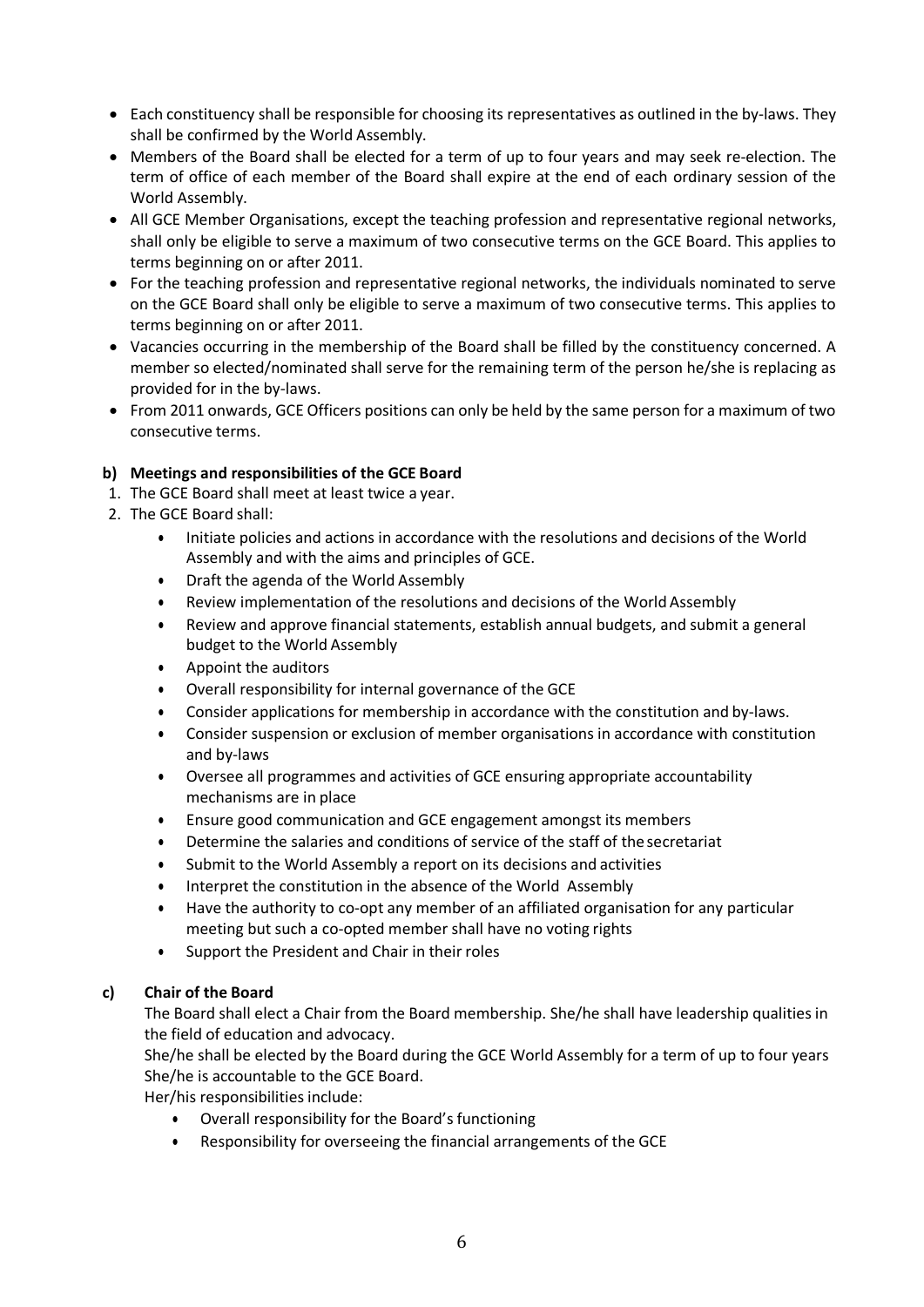- Responsibility for overseeing the GCE global coordinator on behalf of the Board
- Co-coordinating and chairing the GCE Board meetings and relevantsub-committees

The Board may also elect a Vice Chair to assist the Chair in fulfilling the Chair's duties and responsibilities or to undertake the duties and responsibilities of the post in the absence of the Chair. The Vice Chair will be elected under the same terms and conditions as the Chair. The Chair and **Vice** Chair may not be from the same constituency on the GCE Board.

## **d) President of GCE**

- The World Assembly shall elect a President from the Board membership for a term of up to four years, as defined in the by-laws**.** She/he shall have leadership qualities in the field of education.
- She/he is accountable to the full GCE Board.
- Her/his responsibilities include:
	- Political leadership for the GCE
	- Lead spokesperson for the GCE
	- Senior representative of the GCE in political forums
	- Chair of the World Assembly

The GCE Board may also elect a Vice-President to assist the President in fulfilling the duties and responsibilities of the post or to undertake the duties and responsibilities in the absence of the President. The President and Vice-President may not be from the same constituency on the GCE Board.

In the event of vacancy in the position of President between World Assemblies, the Board may appoint any Board member as interim President until the next WorldAssembly.

## **Article 10: The Secretariat**

- 1. The Board shall appoint a Global Coordinator to manage the secretariat and implement its decisions and those of the World Assembly
- 2. The GCE Global Coordinator shall be assisted by such additional staff in the Secretariat as the GCE Board approves from time to time
- 3. The Secretariat shall support the Board in its efforts to achieve the objectives and implement the principles set out in its mission statement and the work of GCE members
- 4. The Secretariat shall facilitate national and international campaign activities
- 5. The GCE headquarters shall be determined by the GCE World Assembly.
- 6. The Board shall decide on the venues for the secretariat staff outside of the headquarters.
- 7. The Board shall determine the procedures regarding the appointment, suspension, salaries and conditions of employment of staff members.

## **Article 11: Finances**

#### **a) Income**

The finance of GCE shall include

- Membership fees
- Grants and special contributions for specific activities/programmes
- Proceeds from Fundraising Activities and
- Contributions from other sources as approved by the Board

## **b) Scale of membership fees**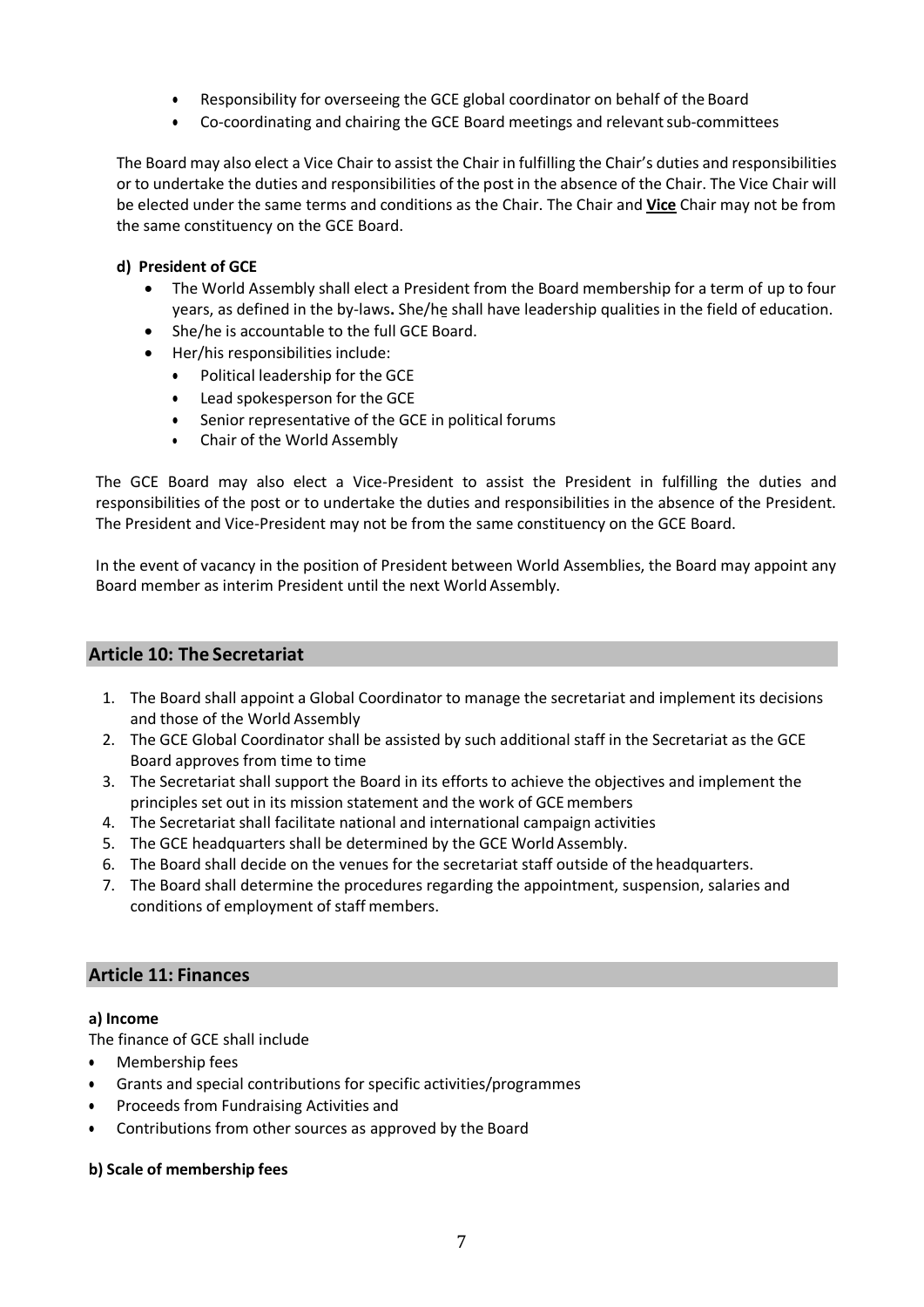There shall be a graduated scale for payment of membership fees according to the following categories and as set in the by-laws

National coalitions

- Least Developed countries
- Developing countries
- Countries in transition
- Developed countries

Regional organisations/networks International organisations/networks/alliances Associates

## **c) Funds**

The funds of the GCE shall be deposited in savings and /or current account in a bank approved by the Board.

## **d) Finance and Personnel Committee**

- The Board shall establish a Finance and Personnel Committee charged with oversight of financial and human resource matters within the GCE Secretariat. Under the terms of South African accounting practice, the FPC functions as the Audit Committee of GCE. It will report accordingly to the Board and the World Assembly.
- The Finance and Personnel Committee shall be composed of members of the Board and shall meet at least once a year.
- The Board and the Finance and Personnel Committee may commission, as needed, the services of a qualified expert on technical or financial matters as provided for in the by-laws

## **e) Audit**

The Board shall appoint external auditors to the Global Campaign for Education

## **f) Financial liability**

Only GCE tangible properties shall be considered as security for financial liabilities. Elected members of the Global Campaign shall not be held personally responsible for such liabilities.

## **g) Financial Year**

The financial year shall be the calendar year ending on the  $31<sup>st</sup>$ of December.

## **Article 12: Membership fees**

- 1. Membership fees to be paid by the member organisations shall be determined according to the category they belong to. Specifications shall be given in the by-laws.
- 2. Membership fees shall be paid before March 31 of each year.
- 3. If a member organisation is unable to fulfil its financial obligations, owing to extraordinary circumstances, the Board shall have the authority to grant a delay, a temporary reduction or, in extreme cases, a temporary exemption from the payment of such fees. Such special agreements must be requested and established in writing, and shall be limited to a maximum of two years, extension being subject to review by the Board.

# **Article 13: Official Languages**

The official languages of GCE shall be Arabic, English, French, Portuguese and Spanish and any other languages recommended by the Board and approved by the World Assembly.